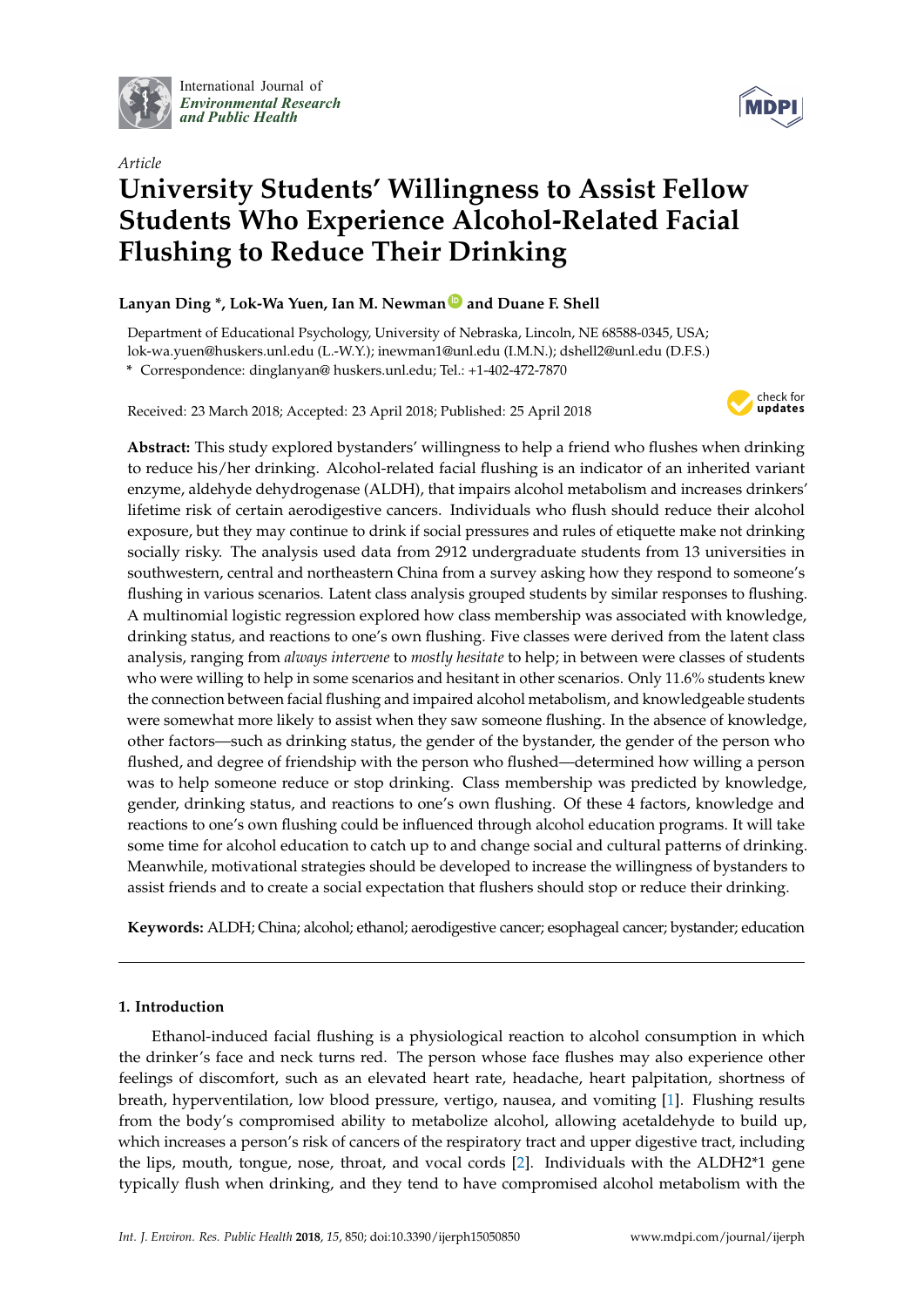associated health risks. Flushing is not a complete indicator of ALDH2\*1 but it is an excellent proxy. About half of Chinese, Japanese, Korean and other Asian people have this genetic predisposition to flush [\[2](#page-11-1)[,3\]](#page-11-2). Despite the associated discomforts and risks, individuals who flush often drink through their discomfort and develop some level of tolerance for alcohol [\[4\]](#page-11-3). Possible reasons for drinking despite the discomfort are the lack of knowledge about what causes flushing and the wide spread social pressures to continue drinking.

The World Health Organization (WHO) estimates a 37% increase in adult per capita alcohol consumption of pure alcohol among those aged 15 and above in China between 2008 and 2010 [\[5\]](#page-11-4). In traditional Chinese culture, moderate drinking is important in special celebrations, festivals and is considered good for health. Drinking with others is an important part of establishing and maintaining social relationships. A recent meta-analysis of drinking among university students indicated a last-30-day drinking rate of 66.8% for males and 31.7% for females [\[6\]](#page-11-5).

Flushing is a clearly visible sign of compromised alcohol metabolism; therefore, fellow drinkers could be expected to notice someone flushing and encourage that person to slow down or stop drinking. However, surveys of Chinese university students revealed considerable lack of knowledge of the significance of flushing as well as a reluctance to discourage flushing drinkers from further drinking. Of three surveys of Chinese university students from different parts of the country  $[7-9]$  $[7-9]$ , in only one did a majority of students (50.4%) say they would suggest that flushing students stop or reduce their drinking. Students in the more knowledgeable sample were enrolled for education and medical degree programs whereas students in the other two samples were enrolled in multiple disciplines. These earlier surveys suggested a need to increase knowledge about why a person flushes and build support for flushers to reduce their alcohol intake [\[9\]](#page-11-7).

Previous research suggests that gender and drinking status are important in determining who in a group would encourage a flushing drinker to stop or reduce their drinking. Newman et al. [\[8\]](#page-11-8) reported that females were more likely to encourage a flusher to stop drinking, regardless of the gender of the person flushing. Non-drinkers were more likely to suggest a flusher stop or reduce drinking. There is also evidence to suggest that responses to a flushing drinker are related to the degree of friendship. One recent study suggested the likelihood peers will encourage a flushing drinker to reduce or stop drinking was related to the degree of friendship with the flusher and purpose of the drinking occasion [\[10\]](#page-11-9). Students were less likely to intervene with a flushing drinker if they did not know the flusher, but more likely to intervene if the flusher was a close friend. However, friendship may not always influence behavior, especially in China where there are many rules about relationships and etiquette within drinking groups. The purpose of the drinking occasion also seems to affect the likelihood a fellow student will assist. People were more likely to help a flushing drinker reduce or stop drinking when in a relaxed drinking environment where the purpose is to enjoy socializing. In contrast, when drinking in an environment where heavy drinking, often for celebratory purposes, is occurring, any concern for the flushing drinker is overridden by etiquette requirements and drinking goals [\[10](#page-11-9)[,11\]](#page-11-10).

This limited number of studies has suggested that future attempts to encourage flushers and bystanders to modify their behaviors will be complex and influenced by social and environmental factors. For this study, we used latent class analysis (LCA) to identify and describe different groups of students based on their willingness to intervene and encourage a fellow drinker who is flushing to reduce or stop their drinking. Then we assessed the association between class membership and covariates to see what variables predicted class membership. Last, we discuss which of the significant covariates could be influenced in order to create more willingness to help someone who is flushing. LCA has been used to study drinking settings [\[12\]](#page-11-11), severity of alcohol dependence [\[13\]](#page-11-12), typology of disorders [\[14–](#page-11-13)[17\]](#page-11-14), but has not previously been used to describe reactions to alcohol-related facial flushing.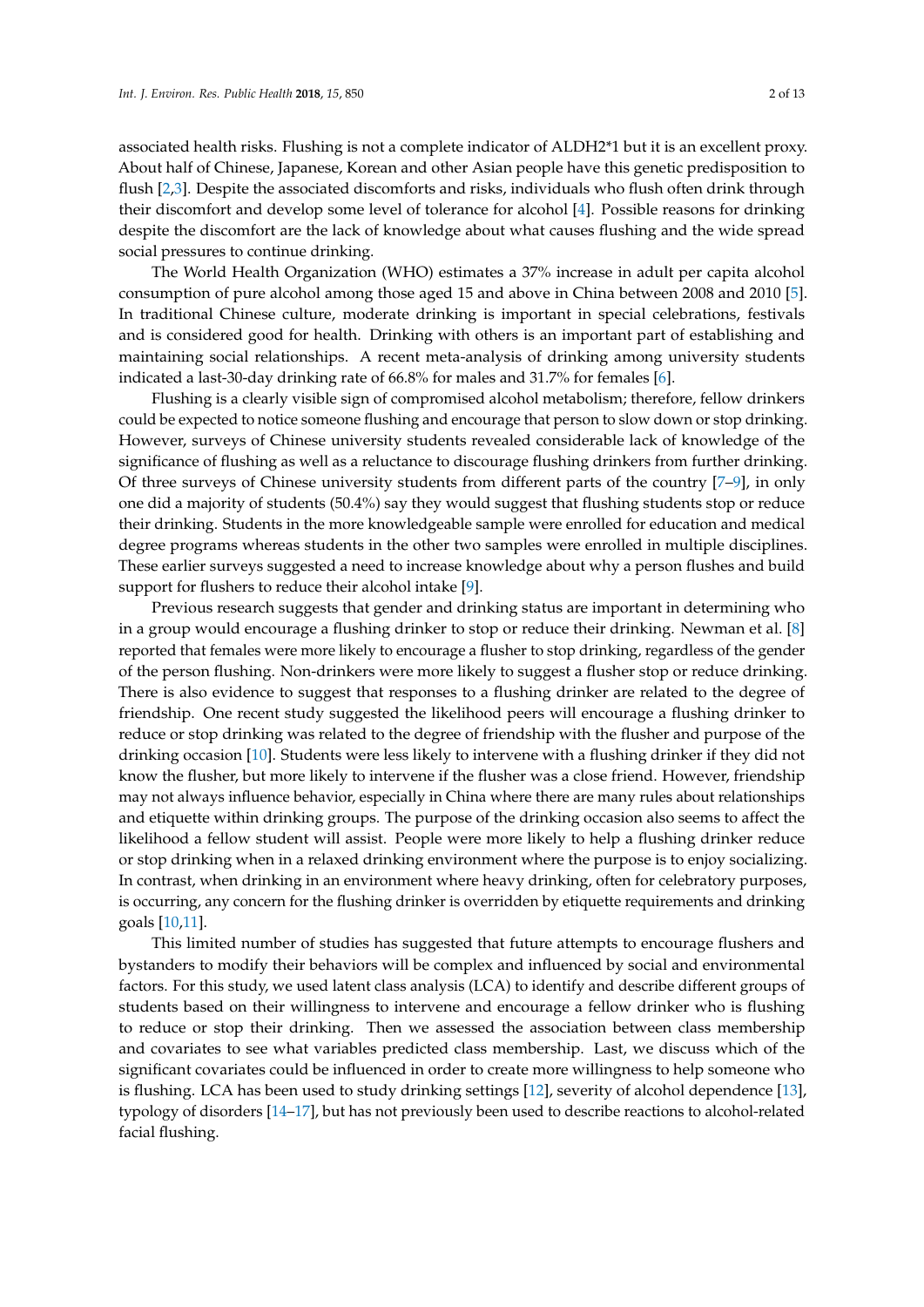#### **2. Materials and Methods**

#### *2.1. Subjects*

A total of 2912 undergraduate students from 13 universities in southwestern, central and northeastern China completed a survey which collected data about alcohol use, alcohol-related flushing, and demographic characteristics. Surveys were given by experienced data collectors in classes selected at random and all students in the selected classes were asked to complete the survey. The survey was anonymous, and students had the option to not complete the survey.

#### *2.2. Measures*

*Reactions to a flusher.* Respondents were asked to report their response when someone flushed while drinking in different types of drinking scenarios. The eight drinking scenarios presented variations in the gender of flusher, degree of friendship, and risk level of drinking situation: (1) a male close friend in a fun drinking situation; (2) a male close friend in a risky drinking situation; (3) a male general friend in a fun drinking situation; (4) a male general friend in a risky drinking situation; (5) a female close friend in a fun drinking situation; (6) a female close friend in a risky drinking situation; (7) a female general friend in a fun drinking situation; and (8) a female general friend in a risky drinking situation. The survey provided three options for each scenario: (1) I would encourage the flusher to reduce or stop drinking; (2) I would not encourage the flusher to reduce or stop drinking even though I feel that I should; and (3) I would not do anything because there is no need to. Examples of drinking scenarios are included in Appendix [A.](#page-9-0)

*Knowledge of flushing.* Students' knowledge of alcohol-related flushing was assessed by a question that asked about the reason for flushing "What does it mean if a person flushes when drinking alcohol?" Five response options were provided: (1) flusher is good at drinking; (2) flusher's body can get rid of alcohol more efficiently; (3) flusher is sensitive to the alcohol; (4) flusher's body cannot metabolize the alcohol completely; and (5) some other meaning. Respondents were allowed to choose more than one answer though only one of the four choices was correct. Respondents were dichotomized. Respondents who solely selected the correct answer (option 4) were classified as having correct knowledge of flushing; all others, including those who selected both the correct answer and one or more incorrect answers, were classified as having incorrect knowledge about flushing. For analysis, knowledge about flushing was converted into a dummy variable (incorrect knowledge = 0, correct knowledge = 1).

*Reactions to one's own flushing.* Students' reactions to their own flushing was measured by asking students what they did when they flushed while drinking. The three response options were: (1) I never drink or flush; (2) I stop drinking; and (3) I continue drinking. Reaction to one's own flushing was converted into two dummy variables (ACT1 = do not drink or flush, ACT2 = continue drinking).

*Drinking status.* Drinking status was based on self-reported frequency of drinking in the past 30 days. Students who reported never drinking or not drinking in the past 30 days were classified as nondrinkers, and students who reported drinking alcohol within the last 30 days were classified as drinkers. Drinking status was dummy coded (nondrinker = 0, drinker = 1).

*Gender.* Gender was dummy coded (female = 0, male = 1).

## *2.3. Data Analysis*

We used the latent class analysis (LCA) to identify heterogeneous classes of individuals with shared similar characteristics in response patterns and then examined selected covariates to identify predictors of class membership.

A 3-step procedure of LCA (identification of latent class, creation of the most likely class variable, and regression of the most likely class on covariates) was conducted using Mplus 7.0 [\[18\]](#page-11-15). We used LCA to identify the number and nature of sub-types of willingness to intervene based on the 8 scenarios, each with 3 responses, resulting in 24 item responses. We began with a three-class model, then added one additional class at a time until a six-class model evolved. We chose the number of classes according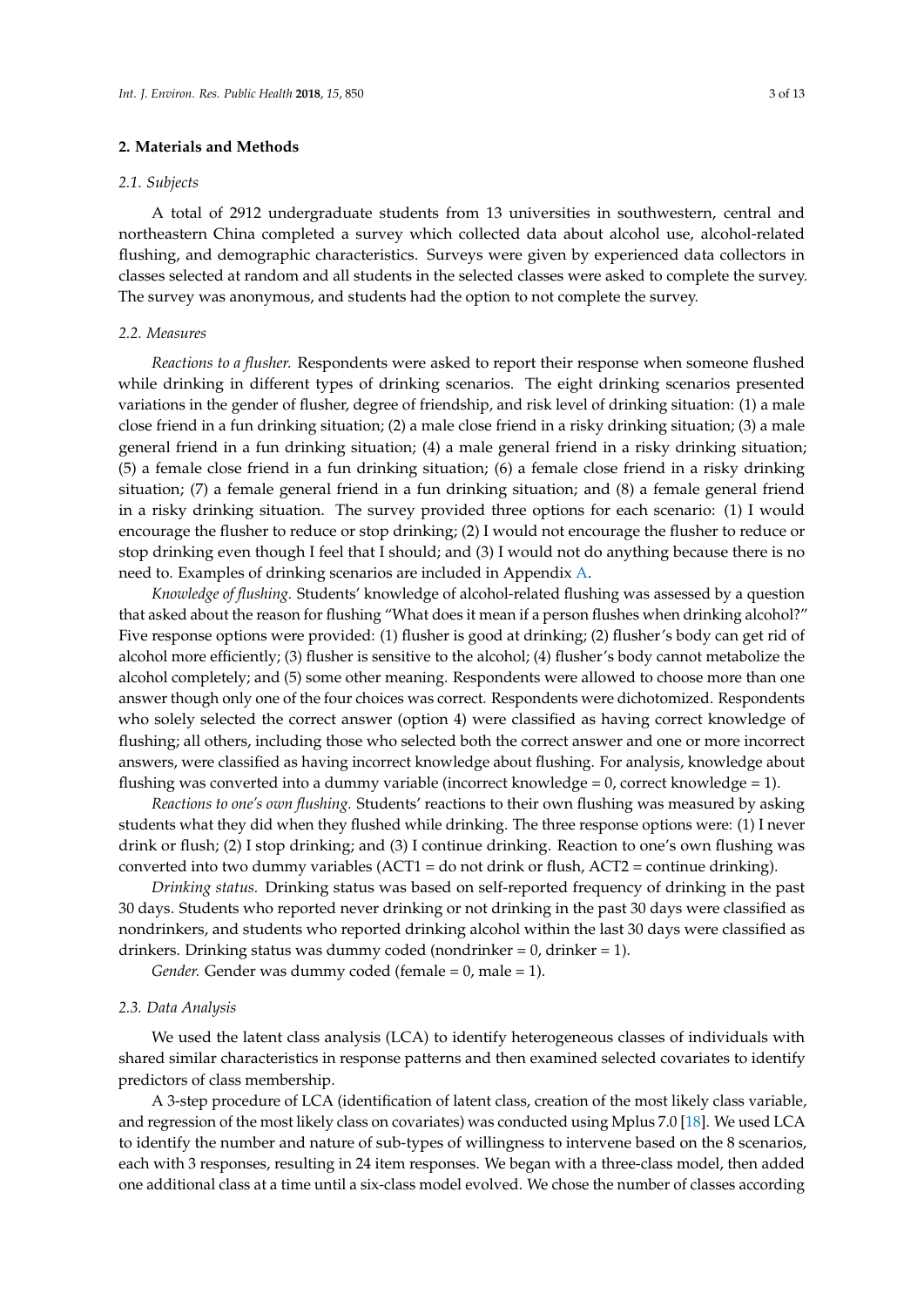to: (1) best fit structure of the data (i.e., goodness-of-fit indices); and (2) classes that represented theoretically and practically meaningful patterns [\[19–](#page-11-16)[22\]](#page-11-17). Specifically, the statistical fit indices were the loglikelihood value, Akaike information criterion (AIC) [\[23\]](#page-12-0), Bayesian information criterion (BIC) [\[24\]](#page-12-1), sample-size adjusted BIC (SSABIC) [\[25\]](#page-12-2), the Lo-Mendell-Rubin's adjusted likelihood ratio test (aLRT) [\[26\]](#page-12-3), and entropy measures [\[27\]](#page-12-4).

To interpret the item-response probabilities of the responses to a person who is flushing (suggest, do not suggest but feel I should, and do nothing) we chose to focus on the highest probabilities for each scenario. Since there were eight scenarios the responses with at least two of the three highest probabilities would be seen as representing the latent classes. If a reaction to a flusher had only two highest probabilities and any of the two were lower than 0.4, then we judged these reactions to a flushing student to be uncertain. The highest probabilities are shaded in gray in the table in Appendix [B.](#page-10-0)

Following the identification of class membership, all covariates were entered simultaneously into a multinomial logistic regression predicting class membership to explore how classes might be differentially associated with the variables. The class that included individuals with the highest probability of willingness to intervene to help a flusher in reducing drinking was used as the reference group.

#### *2.4. Ethical Approval*

The survey data upon which the results are based are available at Newman et al. [\[28\]](#page-12-5). Responsible authorities at each university approved the project and the surveys. The University of Nebraska-Lincoln Institutional Research Board approved both the qualitative and quantitative procedures prior to the study (survey development: IRB #20100610932EX; survey: IRB #20110500663EP).

#### **3. Results**

Data from 2561 (87.9%) of the surveys presented valid responses (44.6% male and 55.4% female; 0.4% under age 18, 90.4% aged 18–22, 8.5% over age 22, and 0.7% did not report age; 53.7% first-year students, 17.1% second-year, 17.3% third-year, 9.2% fourth-year students, and 2.6% not reporting year).

Of the 2561 Chinese undergraduate university students presenting valid responses, 296 (11.6%) correctly answered a question about what causes flushing: the flusher's body cannot metabolize the alcohol completely. Incorrect answers were: the flusher is sensitive to alcohol 1619 (63.2%), the flusher's body can get rid of alcohol more efficiently 645 (25.2%), and the flusher is good at drinking 272 (10.6%). Regarding a student's reaction to his/her own flushing: 400 (15.6%) stopped drinking when they flushed, 1107 (43.2%) continued drinking, 977 (38.1%) students reported no flushing/drinking experience, and 77 (3.0%) did not report their reaction to own flushing. Last-30-day alcohol use for this sample was: 1018 (39.8%) students drank in the last 30 days, 1523 (59.5%) students did not drink in the last 30 days, and 20 (0.8%) did not report their drinking behavior.

#### *3.1. Classes of Response to Flushing*

The fit of four models (three-class to six-class model) was assessed using LCA, and the fit indices are reported in Table [1.](#page-4-0) From a statistical point of view, smaller AIC and BIC indicate better model fit. Although the six-class solution had the smallest AIC and BIC, the model fit did not improve significantly compared to a five-class solution ( $aLRT = 1541.45$ ,  $p = 0.1389$ ). From a practical point of view, the five-class solution formed more interpretive classes than other solutions. Therefore, five classes were extracted. Details for the conditional item-response probabilities within each class membership are presented in Appendix [B.](#page-10-0)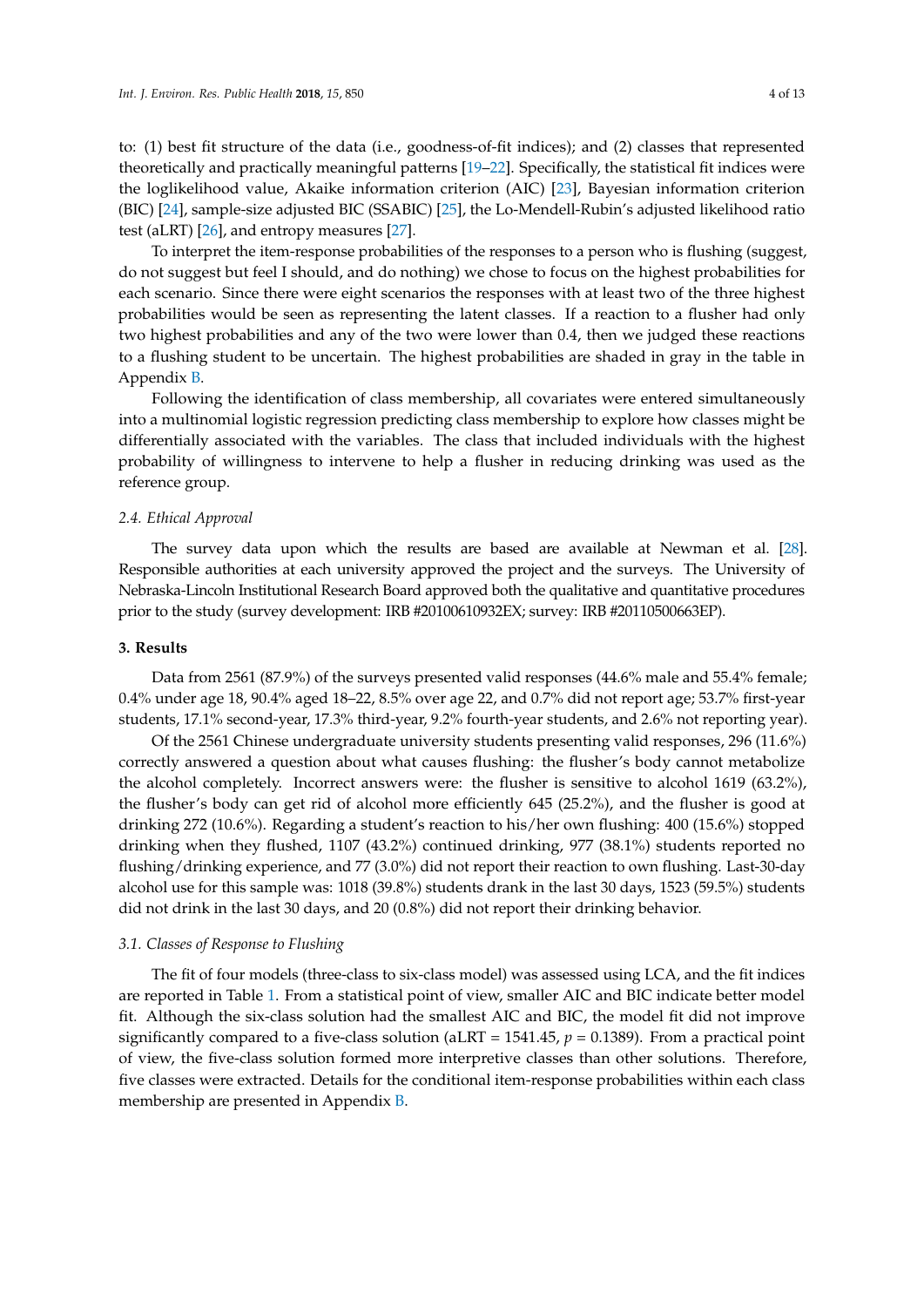<span id="page-4-0"></span>

| Class | Log-Likelihood | $#$ par. | <b>AIC</b> | BIC       | <b>SSABIC</b> | aLRT    | <i>v</i> -Value | Entropy |
|-------|----------------|----------|------------|-----------|---------------|---------|-----------------|---------|
|       | $-47.564.27$   | 74       | 95.420.53  | 96.274.36 | 95.810.48     | 5504.82 | < 0.001         | 0.911   |
| 4     | $-46.345.29$   | 99       | 93.080.57  | 94.220.96 | 93.601.39     | 2431.64 | < 0.001         | 0.913   |
| 5     | $-45.326.24$   | 124      | 91.140.48  | 92.567.43 | 91.792.18     | 2032.80 | < 0.001         | 0.919   |
| h     | $-44.553.51$   | 149      | 89.693.03  | 91.406.54 | 90.475.60     | 1541.45 | 0.1389          | 0.924   |

**Table 1.** Goodness-of-Fit Indices Comparing Class Models of Intentions.

Note: #par. = number of free parameters.

Class 1 (13.6% of the population) was labeled *mostly hesitate* class. Students in this class tended to hesitate to intervene when the flusher is a close friend or a general friend regardless of gender. The probabilities of being in the *mostly hesitate* class were 0.50 to 0.85. Yet, when a female close friend flushes, they reported some willingness to intervene.

Class 2 (31.6% of the population) was labeled *do nothing in risky situations* class. In a risky drinking occasion (celebratory, heavy, to get drunk), students in this class were likely to do nothing when the flusher is a male regardless of friendship and to hesitate to intervene when a female general friend flushes, but they were willing to stop a female close friend. In the opposite situation of drinking for fun, they reported willingness to intervene when the flusher is a female or a male close friend, but they would do nothing for a male general friend.

Class 3 (11.6% of the population) was labeled *intervene for close friends* class. Students in this class were willing to intervene for close friends but hesitate to intervene for general friends, regardless of drinking purposes and gender of the flusher. The probabilities of intervening with a close friend ranged between 0.74 and 1.00, and the probabilities of hesitating to intervene on behalf of a general friend ranged between 0.81 and 0.94.

Class 4 (32.9% of the population) was labeled *intervene for females* class. Students in this class were willing to intervene on behalf of female flushers regardless of friendship and drinking purposes. The probabilities of intervening ranged between 0.51 and 0.98. Students in this class were usually hesitant to intervene for a male general friend when he flushes, with the probabilities of being hesitant ranged between 0.51 and 0.64.

Class 5 (10.4% of the population) was labeled *always intervene* class. Students in this class were the most likely to intervene, regardless of friendship, drinking purposes, and gender of the flusher. When they see someone flush, they would always encourage the person to stop drinking or to drink less. The probabilities of intervening on behalf of a flusher were 0.88 to 1.00.

#### *3.2. Factors Associated With Classes of Response to Flushing*

With these five sub-population groups defined, Table [2](#page-5-0) presents the frequency and percentages for gender, drinking status, knowledge of flushing, and reaction to own flushing in each latent class. There were significant associations between the latent classes and knowledge of flushing ( $\chi^2$  = 11.16,  $p$  = 0.025), reaction to own flushing ( $\chi^2$  = 19.31,  $p$  = 0.013), drinking status in the last 30 days ( $\chi$  <sup>2</sup> = 48.52,  $p < 0.001$ ), and gender ( $\chi^2 = 48.80$ ,  $p < 0.001$ ).

Multinomial logistic regression was applied to examine how knowledge of flushing, gender, drinking status, and reactions to one's own flushing would predict willingness-to-intervene class membership. The ideal behavior is to intervene every time when seeing someone in the drinking group flush, so Class 5 (*always intervene*), those with the highest probability of intervening, was used as a reference group to compare the other classes (Table [3\)](#page-5-1).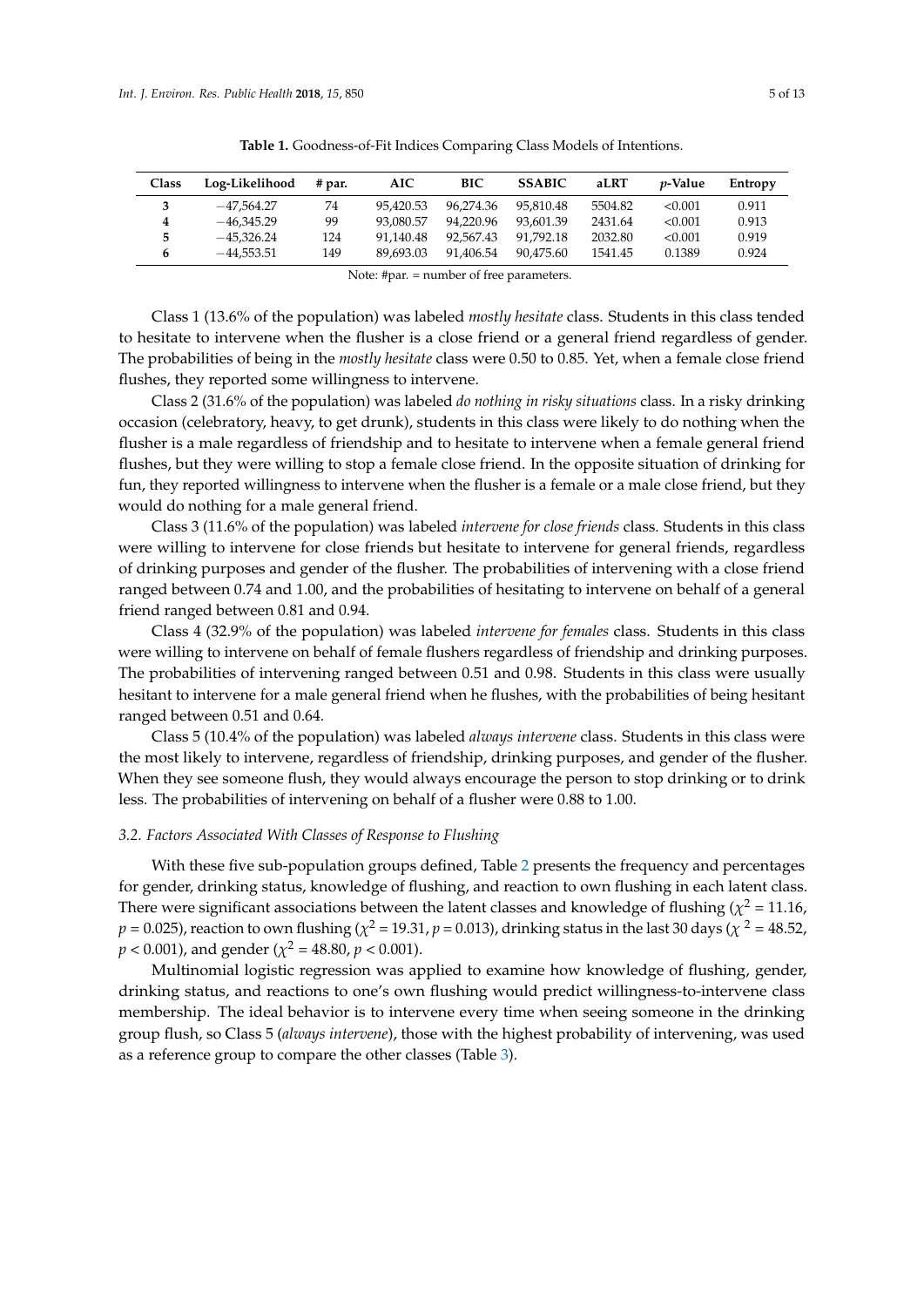| <b>Variables</b>         | <b>Latent Class</b> |                                     |                                |                          |                     |  |  |  |  |  |  |  |
|--------------------------|---------------------|-------------------------------------|--------------------------------|--------------------------|---------------------|--|--|--|--|--|--|--|
|                          | Class 1             | Class 2                             | Class 3                        | Class 4                  | Class 5             |  |  |  |  |  |  |  |
|                          | Mostly hesitate     | Do nothing in<br>risky situations   | Intervene for<br>close friends | Intervene<br>for females | Always<br>intervene |  |  |  |  |  |  |  |
|                          | $(n = 348)$         | $(n = 808)$                         | $(n = 296)$                    | $(n = 842)$              | $(n = 267)$         |  |  |  |  |  |  |  |
| Knowledge of flushing    |                     |                                     |                                |                          |                     |  |  |  |  |  |  |  |
| incorrect                | 303 (87.1%)         | 736 (91.1%)                         | 253 (85.5%)                    | 745 (88.5%)              | 228 (85.4%)         |  |  |  |  |  |  |  |
| correct                  | 45 (12.9%)          | 72 (8.9%)                           | $43(14.5\%)$                   | 97 (11.5%)               | 39 (14.6%)          |  |  |  |  |  |  |  |
| Reaction to own flushing |                     |                                     |                                |                          |                     |  |  |  |  |  |  |  |
| not flush                | 147 (42.7%)         | 293 (37.4%)                         | $110(38.5\%)$                  | $322(39.6\%)$            | 105 (40.9%)         |  |  |  |  |  |  |  |
| stop                     | 40 $(11.6\%)$       | 111 (14.2%)                         | 59 (20.6%)                     | 140 (17.2%)              | 50 (19.5%)          |  |  |  |  |  |  |  |
| continue                 | 157 (45.6%)         | 379 (48.4%)                         | 117 (40.9%)                    | 352 (43.2%)              | 102 (39.7%)         |  |  |  |  |  |  |  |
|                          |                     | Drinking status in the last 30 days |                                |                          |                     |  |  |  |  |  |  |  |
| nondrinker               | $225(65.6\%)$       | 412 $(51.6\%)$                      | $215(72.6\%)$                  | 514 (61.3%)              | 157 (59.2%)         |  |  |  |  |  |  |  |
| drinker                  | $118(34.4\%)$       | 387 (48.4%)                         | $81(27.4\%)$                   | 324 (38.7%)              | 108 (40.8%)         |  |  |  |  |  |  |  |
| Gender                   |                     |                                     |                                |                          |                     |  |  |  |  |  |  |  |
| male                     | 152 (43.7%)         | $425(52.6\%)$                       | 89 (30.1%)                     | 354 (42.0%)              | $123(46.1\%)$       |  |  |  |  |  |  |  |
| female                   | 196 (56.3%)         | 383 (47.4%)                         | 207 (69.9%)                    | 488 (58.0%)              | 144 (53.9%)         |  |  |  |  |  |  |  |

<span id="page-5-0"></span>**Table 2.** Frequency and percentage distribution of class membership by knowledge, gender, drinking status, and reaction to own flushing (numbers in parentheses are the percentage).

Notes: 20 missing values in drink in the last 30 days and 77 missing cases in reaction to own flushing.

<span id="page-5-1"></span>

| Table 3. Latent Class Regression Estimates of Gender, Knowledge, Drinking Status and Reaction to |  |
|--------------------------------------------------------------------------------------------------|--|
| Own Flushing using Class 5 (always intervene) as Reference.                                      |  |

| Covariates       | <b>Latent Class</b> |         |                                |         |                             |           |                       |      |  |
|------------------|---------------------|---------|--------------------------------|---------|-----------------------------|-----------|-----------------------|------|--|
|                  | Class 1             |         | Class 2                        |         | Class 3                     |           | Class 4               |      |  |
|                  | Mostly hesitate     |         | Do nothing in risky situations |         | Intervene for close friends |           | Intervene for females |      |  |
|                  | Est(S.E.)           | OR      | Est(S.E.)                      | OR      | $Est$ (E.S.)                | <b>OR</b> | Est(S.E.)             | OR   |  |
| Knowledge        | $-0.02(0.25)$       | 0.98    | $-0.55(0.23)$                  | $0.58*$ | 0.08(0.25)                  | 1.09      | $-0.23(0.22)$         | 0.79 |  |
| Drinker          | $-0.29(0.20)$       | 0.75    | 0.28(0.16)                     | 1.32    | $-0.46(0.20)$               | $0.63*$   | $-0.05(0.16)$         | 0.95 |  |
| Male             | $-0.15(0.19)$       | 0.86    | 0.12(0.16)                     | 1.12    | $-0.69(0.20)$               | $0.50**$  | $-0.23(0.16)$         | 0.80 |  |
| ACT1             | 0.63(0.27)          | $1.88*$ | 0.21(0.22)                     | 1.23    | $-0.10(0.25)$               | 0.91      | 0.08(0.21)            | 1.08 |  |
| ACT <sub>2</sub> | 0.77(0.28)          | $2.15*$ | 0.43(0.22)                     | $1.54*$ | 0.13(0.25)                  | 1.13      | 0.22(0.21)            | 1.24 |  |

Notes. \* *p* < 0.05 and \*\* *p* < 0.001. Gender: 0 = female, 1 = male. Drinker: 0 = nondrinker, 1 = drinker. Knowledge:  $0 =$  incorrect,  $1 =$  correct. ACT1 and ACT2 are dummy variables for reaction to own flushing  $(ACT1 = 0$  not flush or not drink for reaction to own flushing,  $ACT2 =$  continue drinking for reaction to own flushing), and stop drinking is the reference category.

The reaction to one's own flushing influenced the membership in Class 1 (*mostly hesitate*) versus Class 5 (*always intervene*). Compared to Class 5 (*always intervene*), students who had no experience in flushing or drinking had higher odds of being in Class 1 (*mostly hesitate*) than students who stopped drinking when they flushed, holding all other variables constant. Students who continued drinking after they flushed also had higher odds of being in Class 1 (*mostly hesitate*) versus Class 5 (*always intervene*) than students who stopped drinking when they flushed. Knowledge of flushing, drinking status, and gender were not predictive of membership in Class 1 (*mostly hesitate*).

The odds of being in Class 2 (*do nothing in risky situations*) versus Class 5 (*always intervene*) were higher for students who did not have correct knowledge about the cause of flushing, with all other variables holding constant. Students who continued drinking after flushing also had higher odds of being in Class 2 (*do nothing in risky situations*) than students who stopped drinking after flushing, relative to Class 5 (*always intervene*). Students who had no experience in flushing or drinking had similar odds of being in Class 2 (*do nothing in risky situations*) as students who stopped drinking when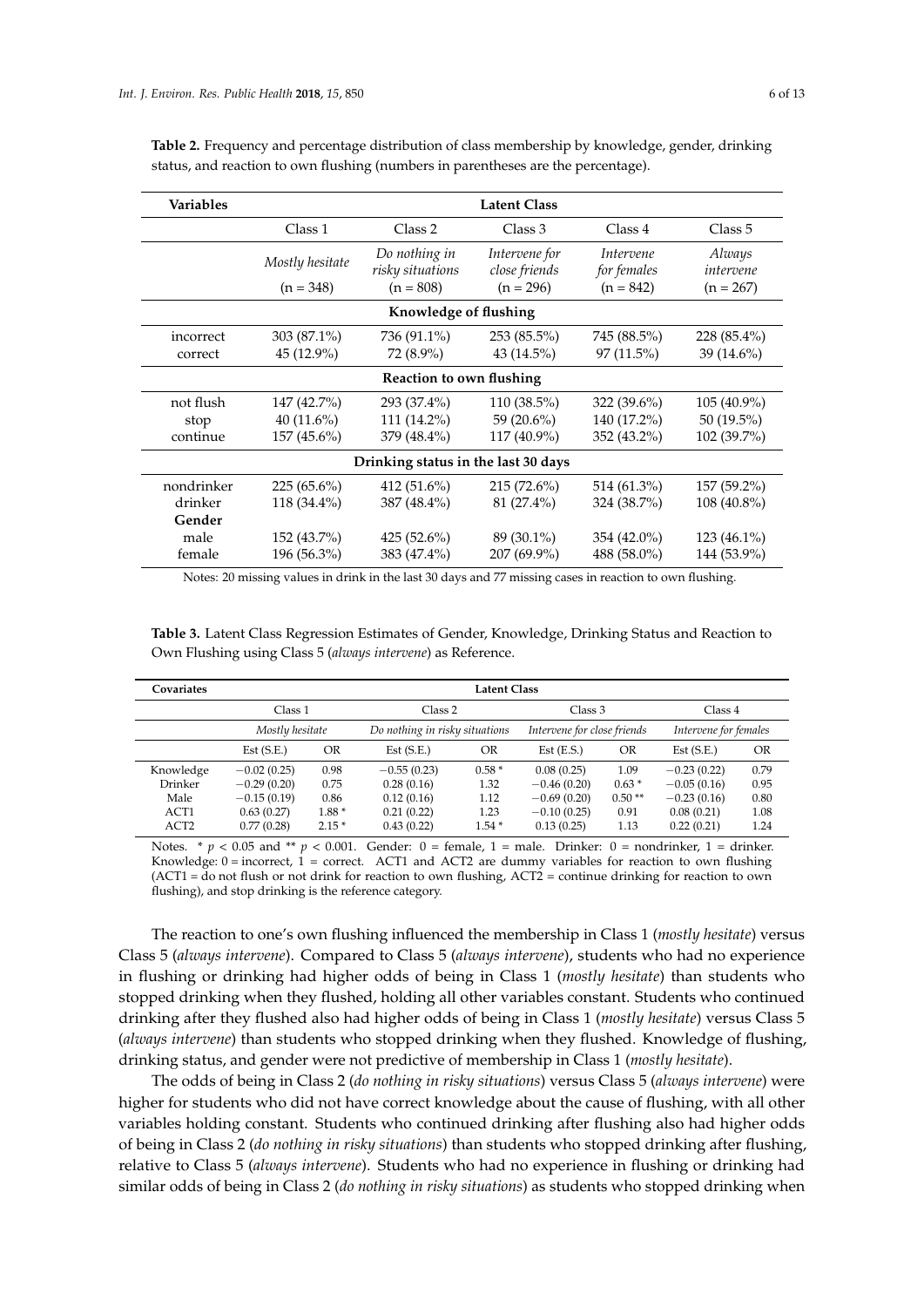they flushed. The odds of being in Class 2 (*do nothing in risky situations*) were not different for drinkers or nondrinkers or males and females.

Membership in Class 3 (*intervene for close friends*) versus Class 5 (*always intervene*) was predicted by drinking status and gender. Students who did not drink in the last 30 days had higher odds of being in Class 3 (*intervene for close friends*) than in Class 5 (*always intervene*) than students who drank, holding all other variables constant. Female students also had higher odds of being in Class 3 (*intervene with close friend*) than male students. Knowledge of flushing and reaction to one's own flushing were not associated with membership in Class 3 (*intervene for close friends*) versus Class 5 (*always intervene*).

Knowledge of flushing, drinking status, gender, and reaction to one's own flushing did not predict membership in Class 4 (*intervene for females*) versus Class 5 (*always intervene*).

#### **4. Discussion**

This study explored variables that are associated with the willingness to assist a person who flushes while drinking alcohol to drink less or stop drinking. The flushing is an indication they may have an impaired capacity for metabolizing alcohol, which carries greater risk for certain alcohol-related cancers. In China, social drinking is an expected component of hospitality, business alliances, friendships, the celebration together of life's joyful events, and the mourning together of life's sorrowful events. To refuse a drink may be perceived as a breach of etiquette, may cause social embarrassment, and even lead to misunderstandings. Even people who flush when they drink will keep drinking as a courtesy to other people [\[4,](#page-11-3)[29](#page-12-6)[–32\]](#page-12-7). However, because of their physiology, it is preferable for people who flush (as much as 50% of China's population, by some estimates) to stop drinking when they flush [\[2–](#page-11-1)[4\]](#page-11-3). Since facial flushing is also apparent to others it would be desirable for others (bystanders) to encourage the person who is flushing to stop drinking. Even though Western literature has described the role of bystanders in alcohol, smoking [\[33\]](#page-12-8), sexual violence [\[34](#page-12-9)[,35\]](#page-12-10), and bullying [\[36\]](#page-12-11) situations, it is unclear exactly how "bystanders" might react in Chinese situation, as evidenced by these results.

The five latent classes derived from the survey data aligned with Chinese social expectations around gender roles, male drinking behavior, friendship obligation, and perceptions of drinking "rules" that vary according to drinking purpose, setting, and companions. The variables that significantly predicted class membership were: (1) knowledge about the cause of flushing; (2) gender of participants; (3) last-30-day drinking status; and (4) a participant's reaction to their own flushing. The discovery of these variables may allow educators to make inroads into drinking behaviors in China that would reduce alcohol use for individuals who flush when they drink. Knowledge would be the easiest variable to change [\[9\]](#page-11-7).

This analysis noted that accurate information about the links between facial flushing and impaired alcohol metabolism are not widely known. Only 11.6% of this sample could answer the knowledge question accurately. Flushing was interpreted by a proportion of this sample as a sign the drinker could handle lots of alcohol. This finding is in line with earlier studies [\[7–](#page-11-6)[9\]](#page-11-7). Even though alcohol-induced facial flushing is related to increased risk for certain cancers, we did not ask a knowledge question specifically about flushing and cancer.

The majority of the participants in this survey would intervene to help a female who flushes. A detailed analysis of the effect of gender on willingness-to-intervene is reported in Newman et al. [\[10\]](#page-11-9). The logistic regression estimates yielded no significant differences between Class 4 *intervene for females* and Class 5 *always intervene* on the four significant variables. This might be because something stronger than these variables, such as cultural gender-role expectations, is at work that allows females to be excused from drinking when they flush without appearing discourteous. A recent meta-analysis of alcohol use surveys of Chinese university students estimated last-30-day alcohol use at 66.8% for male undergraduate students and 31.7% for female undergraduate students [\[6\]](#page-11-5). However, there is evidence that the ratio of men to women drinkers is shrinking [\[37\]](#page-12-12) due to changes in gender role expectations and more women entering the work force. This analysis indicated that female close friends who flush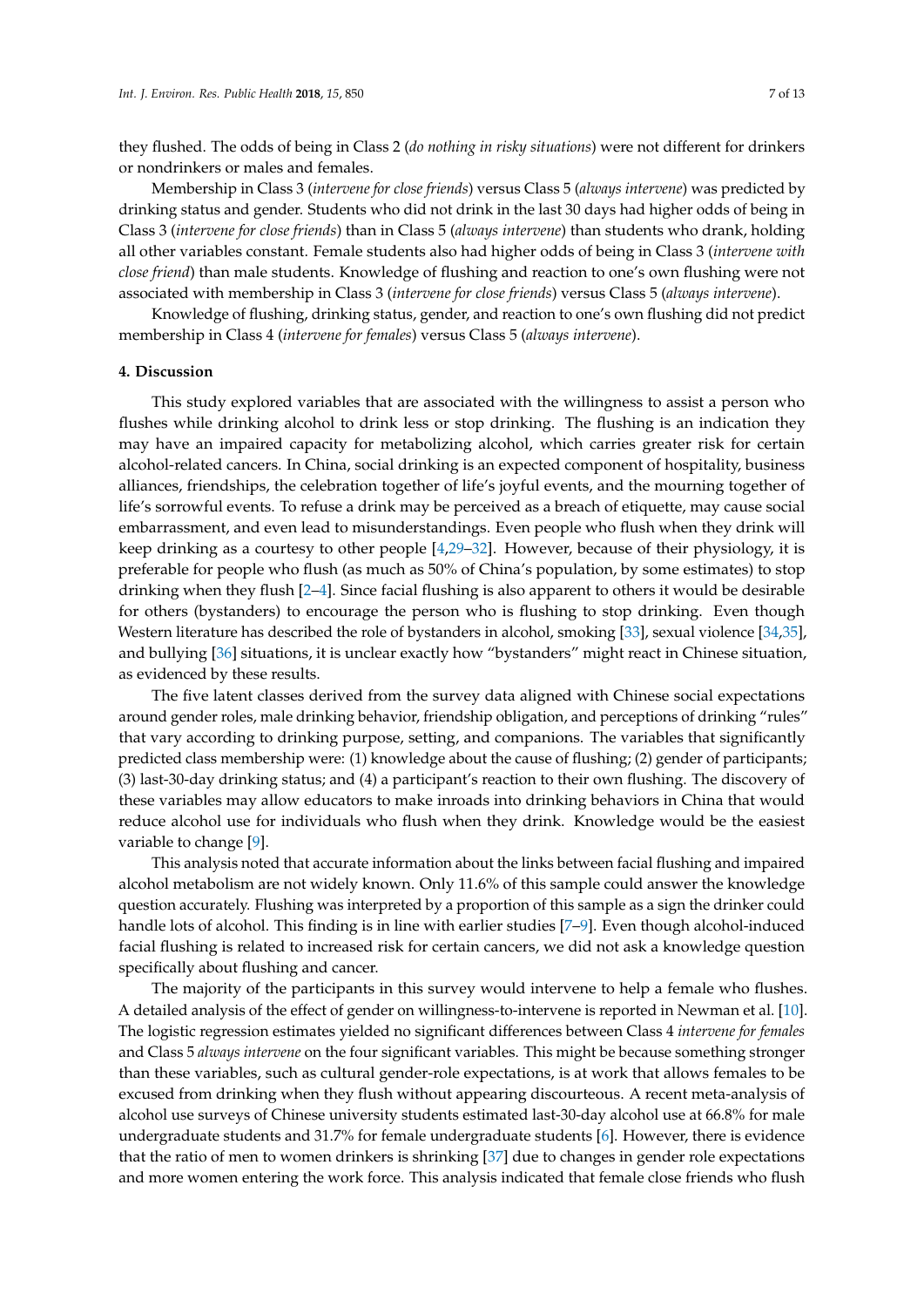are securely protected: students in all of the five classes showed willingness to intervene for female close friends while drinking. However, given the upward trend in women's drinking, it is time to reinforce this social expectation so that it doesn't erode if women's drinking rates continue to rise.

Men who flush lack support to stop drinking. Overall, men with the inherited characteristic of slow alcohol metabolism run higher lifetime health risks compared to women due to higher frequency and quantity of male drinking [\[37\]](#page-12-12). The overall per-capita alcohol consumption in China increased from an average of 10.61 L of pure alcohol between 2003 and 2005 to 15.1 L of pure alcohol in 2010 [\[5](#page-11-4)[,38\]](#page-12-13), with males consuming the most (18.7 L pure alcohol annually adult per capita compared to women's 7.6 L in 2010) [\[38\]](#page-12-13). Given this trend we expect more men with impaired alcohol metabolism are drinking alcohol and drinking greater quantities when they do drink. One-third of this sample (31.6%) clustered in Class 2 *do nothing in risky situations*, which was characterized by ignoring male flushing, especially in risky drinking situations. Also, one-eighth of this sample (13.6%) clustered in Class 1 *mostly hesitate* reporting that they would not intervene to help a man who flushed, *but thought that they should*. This group could be viewed as a bloc of potential protectors who could be recruited to help male flushers to stop drinking. Interesting, from our point of view, both membership in Class 2 compared to Class 5 (*always intervene*) as well as membership in Class 1 compared to Class 5 were predicted by continuing to drink after flushing. The regression estimates indicated people who stop drinking when they flush are more willing to assist male flushers to stop drinking. In this sample, 43.2% of students said they continued to drink after flushing. It may be possible to persuade people who currently continue to drink after they flush to change their behavior. In Hendershot et al.'s experiment with Asian-Americans, the experimental group was provided with their ALDH2 genetic test result and alcohol risk information. By post-test, ALDH-deficient individuals in the experimental group had reduced their last-30-day drinking quantity and frequency [\[39\]](#page-12-14). We believe accurate information about the cause of alcohol-related facial flushing would raise alcohol risk awareness in a similar way to providing genetic feedback to drinkers, and is more practical and less costly [\[9,](#page-11-7)[10\]](#page-11-9). While raising awareness might change the behavior of flushers, less clear is how education would be able to change the behaviors of the drinking companions who pressure flushers to drink more, especially for males [\[9\]](#page-11-7).

Many students in this sample reported higher level of willingness to help close friends who flush than general friends who flushed. A detailed analysis of the effect that degree-of-friendship had on willingness-to-intervene is reported in Newman et al. [\[10\]](#page-11-9). Gender (being female) and no reported last-30-day alcohol use predicted membership in Class 3 *intervene for close friends*. Neither variable is changeable. Members of Class 1 and 3 indicated they would not intervene when a general friend flushed, *but thought that they should*. According to transtheoretical theory of behavior change [\[40\]](#page-12-15) which discusses how to design behavior change programs based on people's readiness for action, it might be possible for this bloc of students to be influenced by a stage-based intervention to expand their protective behavior beyond close friends to general friends. Persuasive messages will have to be specific to the cultural context where drinking together signifies and deepens friendship, and where urging someone to have another drink is a mark of the seriousness of one's feelings. In this sample a large majority (88.4%) of students did not know that the cause of flushing was compromised alcohol metabolism. It would be interesting to see what effect this information would have on friends' behavior toward friends who flush. Would accurate information mean that in the future the sign of friendship would be to urge a friend who flushes—even a general friend—to stop drinking?

Risky drinking situations are characterized by higher quantities of alcohol, forced drinking, and getting drunk as a proof of one's commitment to the group. A detailed analysis of the effect of drinking purpose had on willingness-to-intervene is reported in Newman et al. [\[10\]](#page-11-9). Risky drinking situations create the highest risks for flushers while at the same time reducing willingness of others to assist flushers to slow down or stop drinking. This analysis found that answering the knowledge question incorrectly increased the likelihood of doing nothing to help male flushers in risky drinking scenarios, which makes it appear that knowledge could be an important element for behavioral change.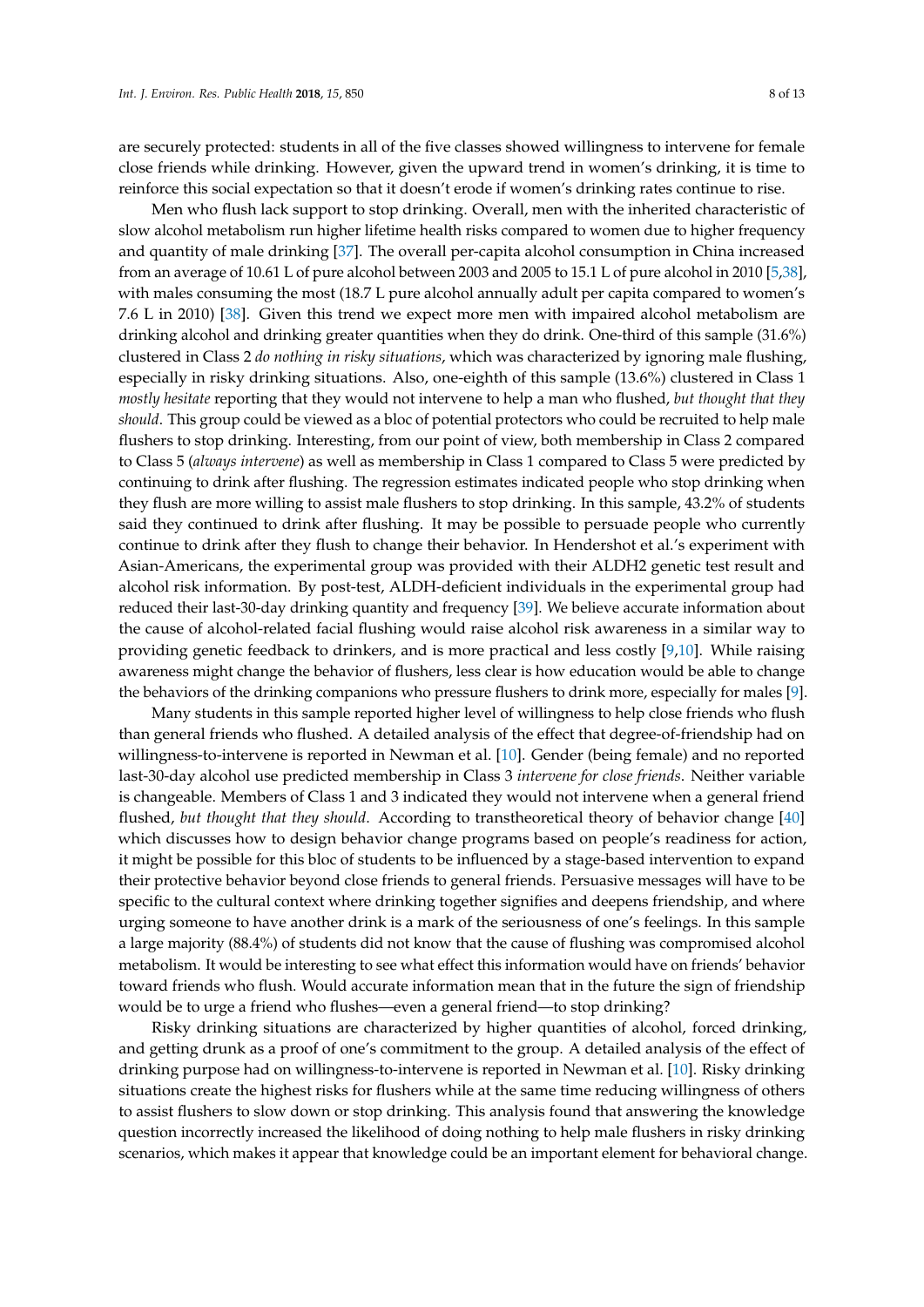However, the students in this sample who answered the knowledge question accurately also showed greater hesitation to help flushers in risky drinking scenarios.

#### *Limitations*

Results from this study need to be considered in light of several limitations. The sample was limited to students from 13 universities in different parts of China. We cannot be certain that our findings would generalize to all undergraduate university students in China. Moreover, our results are based on subjects' reported intentions to encourage a flushing drinker to reduce or stop their drinking. Intentions may not reflect actual behaviors. The identification of the five classes depended upon 24 hypothetical scenarios for alcohol use, which may not have clearly reflected the reality of all students. The potential for misclassification due to measurement variations need to be kept in mind. Nevertheless these results do add new knowledge of how students react to a flushing drinker. This new knowledge is valuable in considering ways to increase the number of students who will intervene to assist a flushing drinker.

### **5. Conclusions**

The variables that significantly predicted willingness to assist flushers in various scenarios were knowledge about the cause of flushing, reactions to one's own flushing, last-30-day drinking, and gender. Of these variables, the knowledge variable is likely the easiest to change. However, as there is no formal alcohol education in primary and secondary schools or at the University level, it will take some time to change long-standing social and cultural attitudes toward drinking. With sustained education about the cause of flushing and its link with life-time cancer risks it may be possible to make some progress in lowering expectations—both in terms of drinking frequency and quantity—for drinkers who flush. This analysis showed flushers who stop drinking in reaction to their own flushing are more likely, when they are bystanders, to assist other people who flush to stop or slow down. With Chinese women's drinking rates trending upward, now may be the time to reinforce the current expectations among people to protect female drinkers who flush. How to motivate people to assist males who flush in risky drinking situations will be the most difficult problem to solve. This analysis suggests motivational strategies could be developed to create social expectations for bystanders to assist friends who flush to stop or reduce their drinking. In the absence of any formal alcohol education in schools it is worth exploring how social media may serve as a platform for this type of education.

**Author Contributions:** L.-W.Y. and L.D. conceived and designed the secondary analysis of data from Newman et al. [\[10\]](#page-11-9); L.-W.Y. and L.D. carried out the analysis and interpretation of results. L.-W.Y. and L.D. wrote the first draft. I.M.N. and D.F. provided critical suggestions on methods and interpretation of results. L-W.Y. and L.D. wrote the final draft.

**Acknowledgments:** The researchers received no outside funding for this research. The researchers had institutional support from the University of Nebraska-Lincoln (USA). The authors covered their own costs of publishing in open access. The authors are grateful for Michelle Maas for editorial suggestions during the preparation of this paper.

**Conflicts of Interest:** Lok-wa Yuen and Lanyan Ding declare no conflicts of interest. Duane F. Shell has consulted for the National Institute for Health Education, Chinese CDC, and received an honorarium and travel support. In the past five years, Duane F. Shell has received university employment-related funding through grants from the U.S. Department of Education, the National Science Foundation, U.S. Department of Energy, University of Nebraska-Lincoln Office of Research, the Association of American Colleges and Universities, the Nebraska Department of Health and Human Services, the Nebraska Department of Transportation/Office of Highway Safety, and the Association of Performing Arts Presenters. He has received private consulting funds from the Buffalo Beach Company, Lincoln, NE, and the St. Elizabeth Foundation, Lincoln, NE. Prior to 2014 Ian Newman was a member of the Research Advisory Committee of the International Center for Alcohol Policies, Washington, D.C. (which is now known as the International Alliance for Responsible Drinking). Prior to 2014 he received fees and travel support to attend meetings sponsored or co-sponsored by the International Center for Alcohol Policies. Prior to 2013 Ian Newman consulted for the National Health Education Institute, China CDC, Chinese Center for Health Education (CCHE)/Health News & Communication Center, Ministry of Health (HNCC, MOH). In the past 5 years, he has received University of Nebraska employment-related funding from the U.S. Department of Education,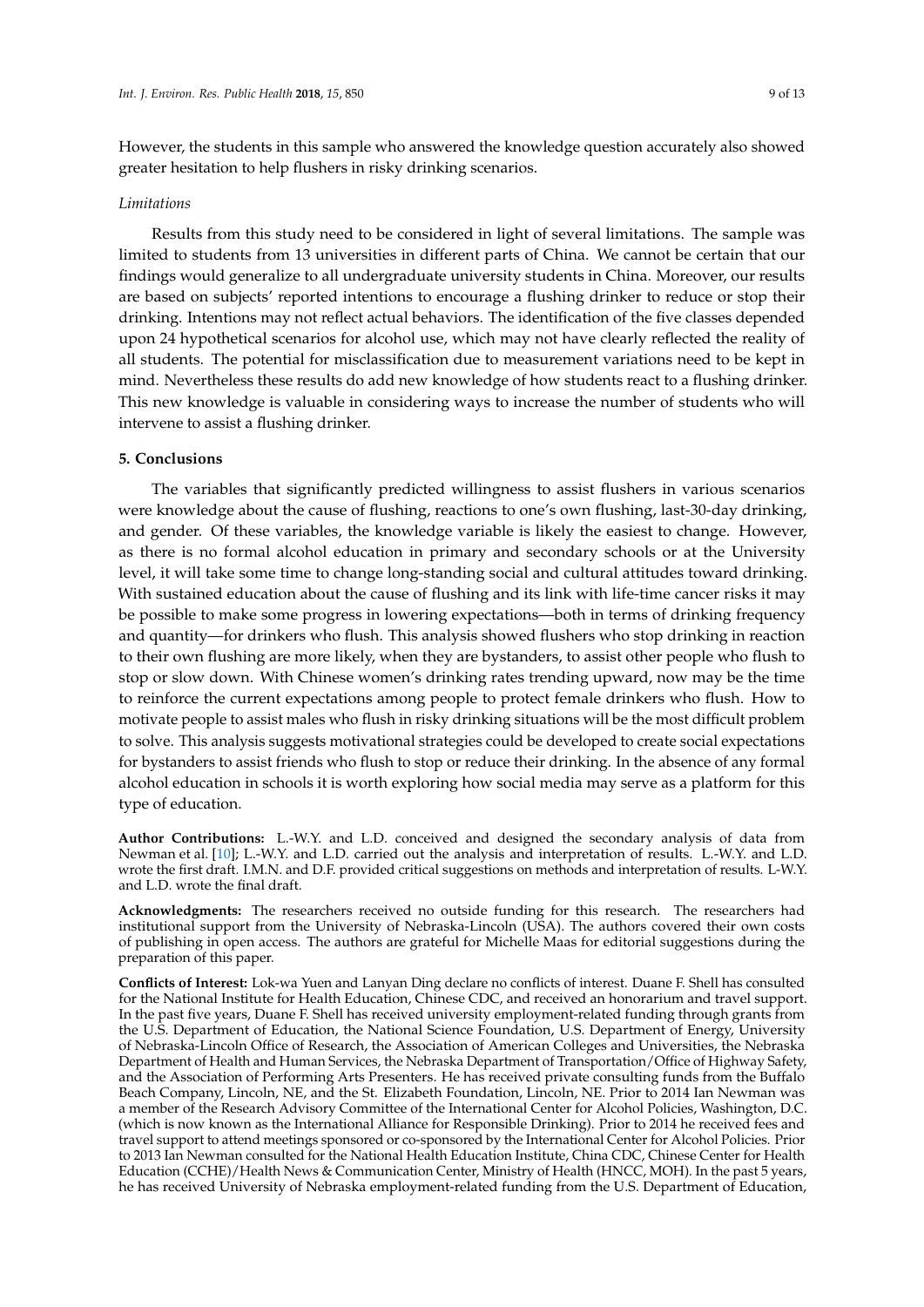the Nebraska Department of Health and Human Services, the Nebraska Department of Transportation/Office of Highway Safety. As American deputy director of the American Exchange Center at Xi'an Jiaotong University from 2012–2015, Newman received funds from the US State Department and the University of Nebraska. Ian Newman owns an equity interest in The Buffalo Beach Company (Lincoln, Nebraska) and has received consulting fees from The Buffalo Beach Company for independent research related to indigenous alcohol use, traffic safety, and evaluation of alcohol risk reduction programs.

## <span id="page-9-0"></span>**Appendix A. Examples of Drinking Scenarios**

Below are two examples of the drinking scenarios used in this study:

For these questions, assume that you went out to have a dinner with several friends during a leisurely weekend. The atmosphere was comfortable, and you talked a lot around the dinner table. During the dinner, you noticed one of your friends flushed when drinking alcohol. (Fun)

For these questions assume that you were going to graduate. You and all your classmates got together to enjoy the last group dinner, eating and drinking together. It was very noisy. Many people were speaking loudly, some of them were even crying. During the dinner, one of your friends flushed. (Risk)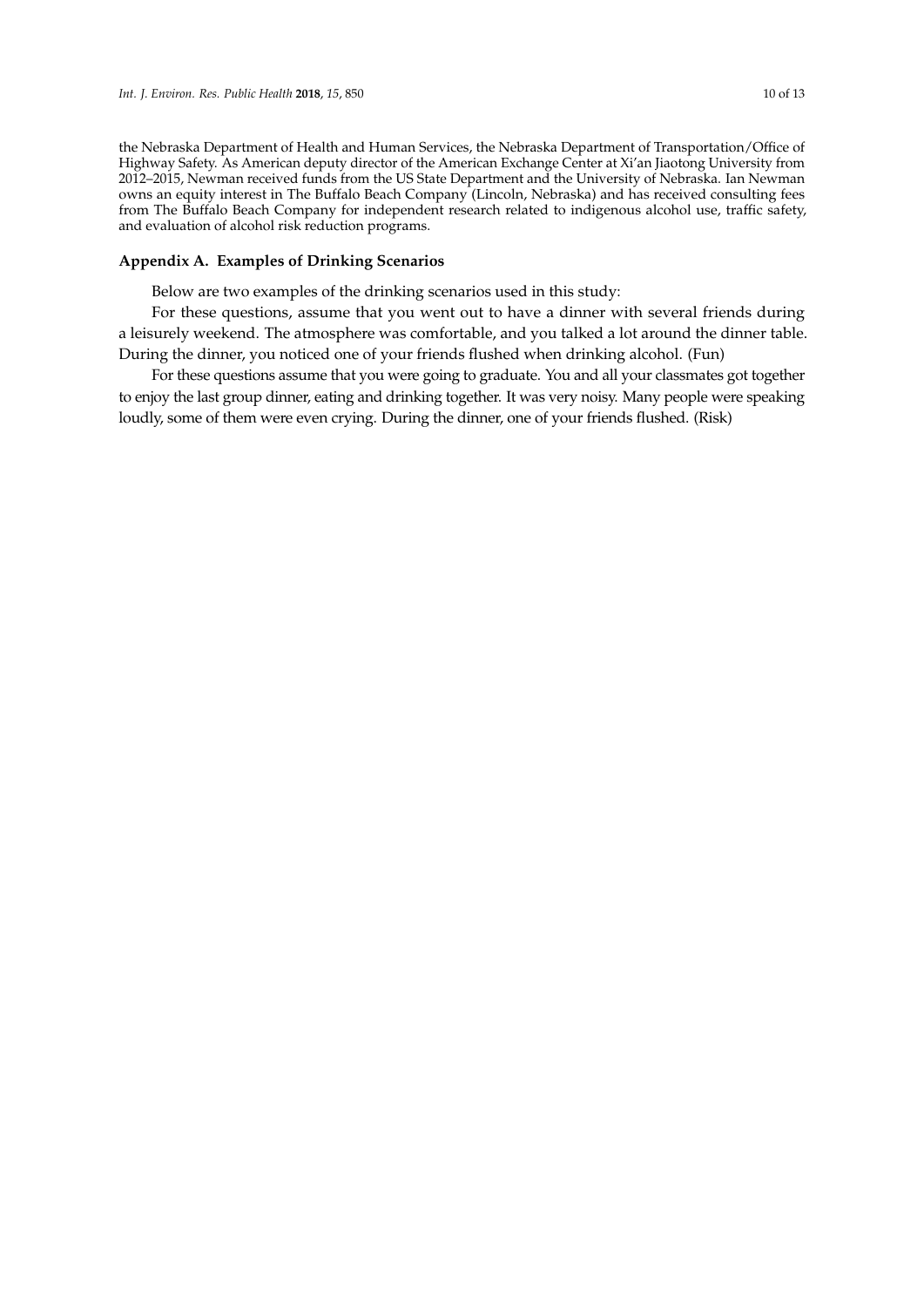# **Appendix B.**

|                                 | Class 1                |       | Class 2                        |       | Class 3                            |       | Class 4                      |       |       | Class 5          |       |       |       |       |       |
|---------------------------------|------------------------|-------|--------------------------------|-------|------------------------------------|-------|------------------------------|-------|-------|------------------|-------|-------|-------|-------|-------|
|                                 | <b>Mostly Hesitate</b> |       | Do Nothing in Risky Situations |       | <b>Intervene for Close Friends</b> |       | <b>Intervene for Females</b> |       |       | Always Intervene |       |       |       |       |       |
|                                 | Pr(1)                  | Pr(2) | Pr(3)                          | Pr(1) | Pr(2)                              | Pr(3) | Pr(1)                        | Pr(2) | Pr(3) | Pr(1)            | Pr(2) | Pr(3) | Pr(1) | Pr(2) | Pr(3) |
| A male close friend flushes     |                        |       |                                |       |                                    |       |                              |       |       |                  |       |       |       |       |       |
| Fun 1                           | 0.55                   | 0.42  | 0.03                           | 0.45  | 0.19                               | 0.37  | 0.93                         | 0.03  | 0.04  | 0.80             | 0.15  | 0.05  | 0.97  | 0.01  | 0.02  |
| Fun 2                           | 0.46                   | 0.50  | 0.04                           | 0.44  | 0.17                               | 0.39  | 0.92                         | 0.04  | 0.04  | 0.78             | 0.17  | 0.05  | 0.97  | 0.02  | 0.01  |
| Fun 3                           | 0.21                   | 0.72  | 0.07                           | 0.41  | 0.25                               | 0.34  | 0.93                         | 0.01  | 0.06  | 0.72             | 0.24  | 0.04  | 1.00  | 0.00  | 0.00  |
| Risky 1                         | 0.21                   | 0.69  | 0.11                           | 0.23  | 0.21                               | 0.55  | 0.75                         | 0.12  | 0.14  | 0.50             | 0.37  | 0.13  | 0.97  | 0.03  | 0.01  |
| Risky 2                         | 0.32                   | 0.64  | 0.05                           | 0.40  | 0.27                               | 0.33  | 0.95                         | 0.03  | 0.03  | 0.72             | 0.24  | 0.04  | 1.00  | 0.01  | 0.00  |
| Risky 3                         | 0.15                   | 0.71  | 0.15                           | 0.19  | 0.12                               | 0.70  | 0.74                         | 0.10  | 0.16  | 0.38             | 0.41  | 0.22  | 0.99  | 0.01  | 0.00  |
| A female close friend flushes   |                        |       |                                |       |                                    |       |                              |       |       |                  |       |       |       |       |       |
| Fun 1                           | 0.76                   | 0.22  | 0.02                           | 0.75  | 0.11                               | 0.14  | 1.00                         | 0.00  | 0.00  | 0.98             | 0.02  | 0.00  | 0.99  | 0.01  | 0.01  |
| Fun 2                           | 0.66                   | 0.32  | 0.01                           | 0.70  | 0.15                               | 0.16  | 0.96                         | 0.03  | 0.01  | 0.96             | 0.03  | 0.00  | 0.99  | 0.01  | 0.00  |
| Fun 3                           | 0.41                   | 0.57  | 0.03                           | 0.62  | 0.21                               | 0.17  | 1.00                         | 0.00  | 0.00  | 0.91             | 0.08  | 0.01  | 1.00  | 0.00  | 0.00  |
| Risky 1                         | 0.49                   | 0.48  | 0.03                           | 0.50  | 0.19                               | 0.31  | 0.90                         | 0.07  | 0.03  | 0.82             | 0.16  | 0.02  | 1.00  | 0.00  | 0.00  |
| Risky 2                         | 0.54                   | 0.44  | 0.02                           | 0.62  | 0.22                               | 0.17  | 0.99                         | 0.01  | 0.00  | 0.91             | 0.09  | 0.01  | 1.00  | 0.00  | 0.00  |
| Risky 3                         | 0.34                   | 0.61  | 0.04                           | 0.32  | 0.18                               | 0.50  | 0.91                         | 0.05  | 0.04  | 0.65             | 0.29  | 0.06  | 1.00  | 0.00  | 0.00  |
| A male general friend flushes   |                        |       |                                |       |                                    |       |                              |       |       |                  |       |       |       |       |       |
| Fun 1                           | 0.12                   | 0.77  | 0.11                           | 0.18  | 0.43                               | 0.40  | 0.06                         | 0.88  | 0.06  | 0.38             | 0.58  | 0.05  | 0.88  | 0.11  | 0.02  |
| Fun 2                           | 0.21                   | 0.65  | 0.14                           | 0.28  | 0.33                               | 0.40  | 0.08                         | 0.87  | 0.06  | 0.51             | 0.44  | 0.05  | 0.95  | 0.05  | 0.00  |
| Fun 3                           | 0.04                   | 0.78  | 0.18                           | 0.22  | 0.37                               | 0.41  | 0.04                         | 0.91  | 0.05  | 0.43             | 0.51  | 0.06  | 0.98  | 0.02  | 0.00  |
| Risky 1                         | 0.08                   | 0.68  | 0.24                           | 0.12  | 0.30                               | 0.58  | 0.01                         | 0.87  | 0.12  | 0.22             | 0.64  | 0.14  | 0.94  | 0.05  | 0.01  |
| Risky 2                         | 0.06                   | 0.80  | 0.14                           | 0.17  | 0.43                               | 0.40  | 0.01                         | 0.93  | 0.06  | 0.35             | 0.59  | 0.07  | 0.97  | 0.03  | 0.00  |
| Risky 3                         | 0.05                   | 0.69  | 0.27                           | 0.11  | 0.17                               | 0.72  | 0.04                         | 0.81  | 0.16  | 0.17             | 0.61  | 0.23  | 0.97  | 0.03  | 0.00  |
| A female general friend flushes |                        |       |                                |       |                                    |       |                              |       |       |                  |       |       |       |       |       |
| Fun 1                           | 0.32                   | 0.66  | 0.02                           | 0.43  | 0.41                               | 0.17  | 0.09                         | 0.89  | 0.02  | 0.85             | 0.15  | 0.00  | 0.96  | 0.02  | 0.02  |
| Fun 2                           | 0.31                   | 0.66  | 0.04                           | 0.47  | 0.37                               | 0.16  | 0.12                         | 0.86  | 0.03  | 0.87             | 0.12  | 0.01  | 0.99  | 0.01  | 0.00  |
| Fun 3                           | 0.08                   | 0.85  | 0.08                           | 0.39  | 0.35                               | 0.26  | 0.06                         | 0.91  | 0.03  | 0.77             | 0.22  | 0.01  | 1.00  | 0.00  | 0.00  |
| Risky 1                         | 0.13                   | 0.79  | 0.08                           | 0.26  | 0.40                               | 0.33  | 0.03                         | 0.91  | 0.06  | 0.63             | 0.35  | 0.02  | 0.98  | 0.02  | 0.00  |
| Risky 2                         | 0.13                   | 0.83  | 0.04                           | 0.34  | 0.42                               | 0.24  | 0.02                         | 0.94  | 0.04  | 0.73             | 0.25  | 0.02  | 0.99  | 0.01  | 0.00  |
| Risky 3                         | 0.06                   | 0.83  | 0.11                           | 0.20  | 0.23                               | 0.57  | 0.05                         | 0.88  | 0.07  | 0.51             | 0.42  | 0.08  | 0.99  | 0.01  | 0.00  |
| N                               |                        | 348   |                                |       | 808                                |       |                              | 296   |       | 842              |       |       | 267   |       |       |
| $\%$<br>13.6                    |                        | 31.6  |                                |       | 11.6                               |       |                              | 32.9  |       |                  | 10.4  |       |       |       |       |

# **Table A1.** Conditional Item-Response Probabilities.

<span id="page-10-0"></span>Note: Response 1 = I would encourage the flusher to reduce or stop drinking, 2 = I would not encourage the flusher to reduce or stop drinking even though I feel that I should, and 3 = I would not do anything because there is no need to. The highest probabilities of responses are shaded in gray.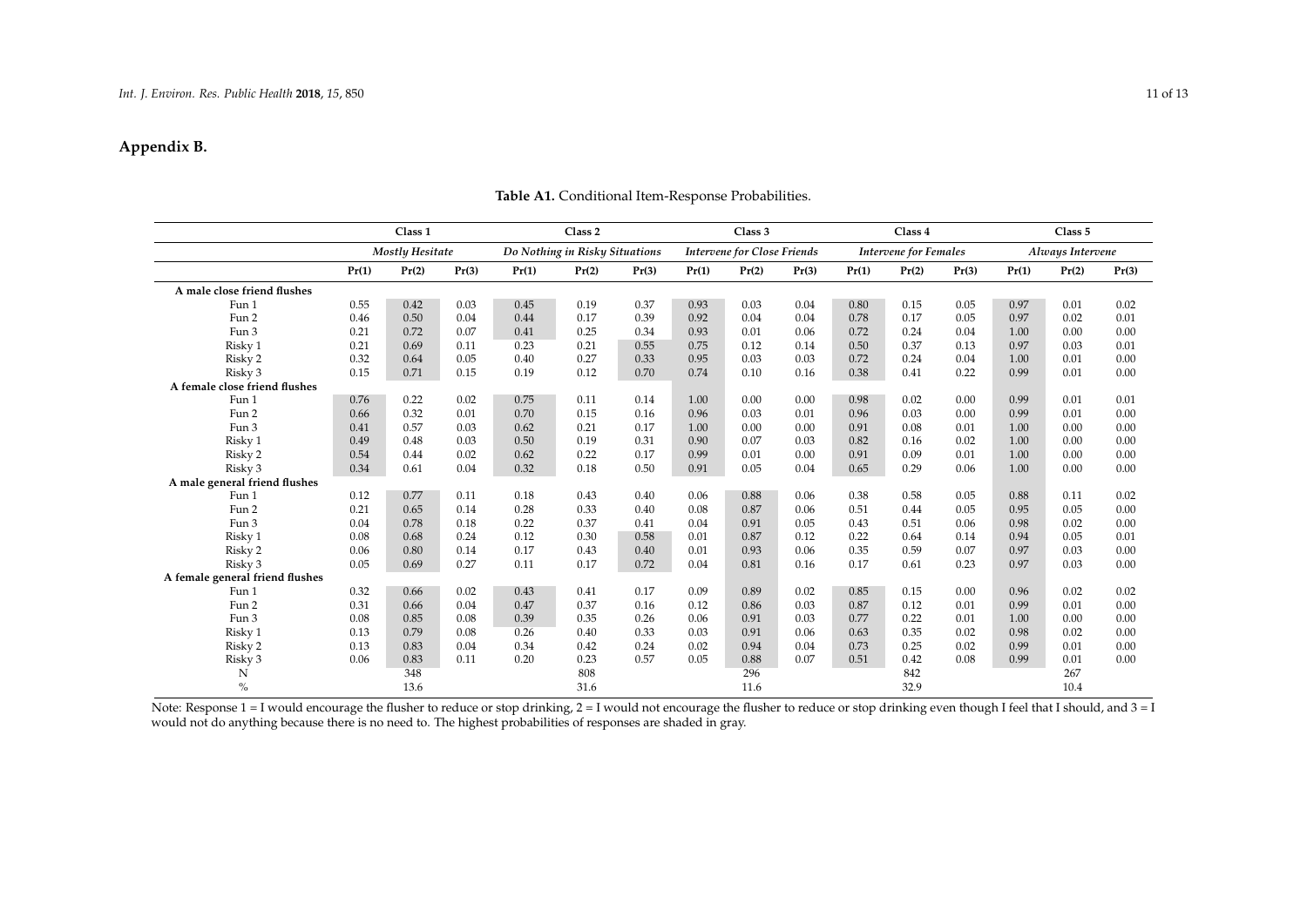#### **References**

- <span id="page-11-0"></span>1. Goldman, D. Aldehyde dehydrogenase deficiency as cause of facial flushing reaction to alcohol in Japanese. *Alcohol Health Res. World* **1995**, *19*, 48.
- <span id="page-11-1"></span>2. Seitz, H.K.; Becker, P. Alcohol metabolism and cancer risk. *Alcohol Res. Health* **2007**, *30*, 38–47. [\[PubMed\]](http://www.ncbi.nlm.nih.gov/pubmed/17718399)
- <span id="page-11-2"></span>3. Luo, H.R.; Wu, G.S.; Pakstis, A.J.; Tong, L.; Oota, H.; Kidd, K.K.; Zhang, Y.P. Origin and dispersal of atypical aldehyde dehydrogenase *ALDH-2487Lys*. *Gene* **2009**, *435*, 96–103. [\[CrossRef\]](http://dx.doi.org/10.1016/j.gene.2008.12.021) [\[PubMed\]](http://www.ncbi.nlm.nih.gov/pubmed/19393179)
- <span id="page-11-3"></span>4. Parrish, K.M.; Higuchi, S.; Stinson, F.S.; Dufour, M.C.; Towle, L.H.; Harford, T.C. Genetic or cultural determinants of drinking: A study of embarrassment at facial flushing among Japanese and Japanese-Americans. *J. Subst. Abuse* **1990**, *2*, 439–447. [\[CrossRef\]](http://dx.doi.org/10.1016/S0899-3289(12)80004-6)
- <span id="page-11-4"></span>5. World Health Organization. Country Profile: China. *Global Status Report on Alcohol and Health*. 2011. Available online: [http://www.who.int/substance\\_abuse/publications/global\\_alcohol\\_report/profiles/](http://www.who.int/substance_abuse/publications/global_alcohol_report/profiles/2011/chn.pdf?ua=1) [2011/chn.pdf?ua=1](http://www.who.int/substance_abuse/publications/global_alcohol_report/profiles/2011/chn.pdf?ua=1) (accessed on 15 March 2018).
- <span id="page-11-5"></span>6. Newman, I.M.; Ding, L.; Feng, Y. Estimate of undergraduate university student alcohol use in China: A systematic review and meta-analysis. *Arch. Public Health* **2017**, *75*, 52. [\[CrossRef\]](http://dx.doi.org/10.1186/s13690-017-0220-x) [\[PubMed\]](http://www.ncbi.nlm.nih.gov/pubmed/29238573)
- <span id="page-11-6"></span>7. Zhang, J.G.; Merrick, T.M.; Newman, I.M.; Qian, L. The social meaning of alcohol-related flushing. *Zhongguo Jiankang Jiaoyu* **2007**, *23*, 271–274. (In Chinese)
- <span id="page-11-8"></span>8. Newman, I.M.; Jinnai, I.; Zhao, J.; Huang, Z.; Pu, J.; Qian, L. Social meaning of alcohol-related flushing among university students in China. *Asia Pac. J. Public Health* **2013**, *25*, 409–419. [\[CrossRef\]](http://dx.doi.org/10.1177/1010539511420702) [\[PubMed\]](http://www.ncbi.nlm.nih.gov/pubmed/21914706)
- <span id="page-11-7"></span>9. Newman, I.M.; Shell, D.F.; Huang, Z.; Qian, L. The educational potential of alcohol-related flushing among Chinese young people. *Drugs* **2015**, *22*, 52–59. [\[CrossRef\]](http://dx.doi.org/10.3109/09687637.2014.979764) [\[PubMed\]](http://www.ncbi.nlm.nih.gov/pubmed/25983401)
- <span id="page-11-9"></span>10. Newman, I.M.; Ding, L.; Shell, D.F.; Lin, L. How social reactions to alcohol-related facial flushing are affected by gender, relationship, and drinking purposes: Implications for education to reduce aerodigestive cancer risk. *Int. J. Environ. Res. Public Health* **2017**, *14*, 622. [\[CrossRef\]](http://dx.doi.org/10.3390/ijerph14060622) [\[PubMed\]](http://www.ncbi.nlm.nih.gov/pubmed/28598388)
- <span id="page-11-10"></span>11. Newman, I.M. China. In *Swimming with Crocodiles: The Culture of Extreme Drinking*; Martinic, M., Measham, F., Eds.; Routledge: New York, NY, USA, 2008; pp. 100–110. ISBN 978-0-415-95548-5.
- <span id="page-11-11"></span>12. Jones-Webb, R.; Somelski, D.; Brady, S.; Wilkerson, M.; Rosser, B.R.S. Drinking settings, alcohol consumption, and sexual risk behavior among gay men. *Addict. Behav.* **2013**, *38*, 1824–1830. [\[CrossRef\]](http://dx.doi.org/10.1016/j.addbeh.2012.11.011) [\[PubMed\]](http://www.ncbi.nlm.nih.gov/pubmed/23261495)
- <span id="page-11-12"></span>13. Agrawal, A.; Lynskey, M.T.; Madden, P.A.; Bucholz, K.K.; Heath, A.C. A latent class analysis of illicit drug abuse/dependence: Results from the National Epidemiological Survey on Alcohol and Related Conditions. *Addiction* **2007**, *102*, 94–104. [\[CrossRef\]](http://dx.doi.org/10.1111/j.1360-0443.2006.01630.x) [\[PubMed\]](http://www.ncbi.nlm.nih.gov/pubmed/17207127)
- <span id="page-11-13"></span>14. Beseler, C.L.; Taylor, L.A.; Kraemer, D.T.; Leeman, R.F. A latent class analysis of DSM-IV alcohol use disorder criteria and binge drinking in undergraduates. *Alcohol Clin. Exp. Res.* **2012**, *36*, 153–161. [\[CrossRef\]](http://dx.doi.org/10.1111/j.1530-0277.2011.01595.x) [\[PubMed\]](http://www.ncbi.nlm.nih.gov/pubmed/22004067)
- 15. Lynskey, M.T.; Nelson, E.C.; Neuman, R.J.; Bucholz, K.K.; Madden, P.A.; Knopik, V.S.; Slutske, W.; Whitfield, J.B.; Martin, N.G.; Heath, A.C. Limitations of DSM-IV operationalizations of alcohol abuse and dependence in a sample of Australian twins. *Twin Res. Hum. Genet.* **2005**, *8*, 574–584. [\[CrossRef\]](http://dx.doi.org/10.1375/twin.8.6.574) [\[PubMed\]](http://www.ncbi.nlm.nih.gov/pubmed/16354499)
- 16. Delucchi, K.L.; Matzger, H.; Weisner, C. Dependent and problem drinking over 5 years: A latent class growth analysis. *Drug Alcohol Depend.* **2004**, *74*, 235–244. [\[CrossRef\]](http://dx.doi.org/10.1016/j.drugalcdep.2003.12.014) [\[PubMed\]](http://www.ncbi.nlm.nih.gov/pubmed/15194201)
- <span id="page-11-14"></span>17. Bucholz, K.K.; Heath, A.C.; Reich, T.; Hesselbrock, V.M.; Kramer, J.R.; Nurnberger, J.I., Jr.; Schuckit, M.A. Can we subtype alcoholism? A latent class analysis of data from relatives of alcoholics in a multicenter family study of alcoholism. *Alcohol Clin. Exp. Res.* **1996**, *20*, 1462–1471. [\[CrossRef\]](http://dx.doi.org/10.1111/j.1530-0277.1996.tb01150.x) [\[PubMed\]](http://www.ncbi.nlm.nih.gov/pubmed/8947326)
- <span id="page-11-15"></span>18. Muthén, L.K.; Muthén, B.O. *Mplus Statistical Modeling Software: Release 7.0*; Muthén & Muthén: Los Angeles, CA, USA, 2012.
- <span id="page-11-16"></span>19. Collins, L.M.; Lanza, S.T. *Latent Class and Latent Transition Analysis: With Applications in the Social, Behavioral, and Health Sciences*; Wiley: New York, NY, USA, 2010; ISBN 9780470228395.
- 20. Lanza, S.T.; Collins, L.M.; Lemmon, D.; Schafer, J.L. PROC LCA: A SAS procedure for latent class analysis. *Struct. Equ. Model.* **2007**, *14*, 671–694. [\[CrossRef\]](http://dx.doi.org/10.1080/10705510701575602)
- 21. Lin, T.H.; Dayton, C.M. Model selection information criteria for non-nested latent class models. *J. Educ. Behav. Stat.* **1997**, *22*, 249–264. [\[CrossRef\]](http://dx.doi.org/10.3102/10769986022003249)
- <span id="page-11-17"></span>22. Dziak, J.J.; Coffman, D.L.; Lanza, S.T.; Li, R. *Sensitivity and Specificity of Information Criteria*; Report 1-13; Methodology Center: State College, PA, USA, 2012; Available online: [https://methodology.psu.edu/media/](https://methodology.psu.edu/media/techreports/12-119.pdf) [techreports/12-119.pdf](https://methodology.psu.edu/media/techreports/12-119.pdf) (accessed on 20 April 2018).